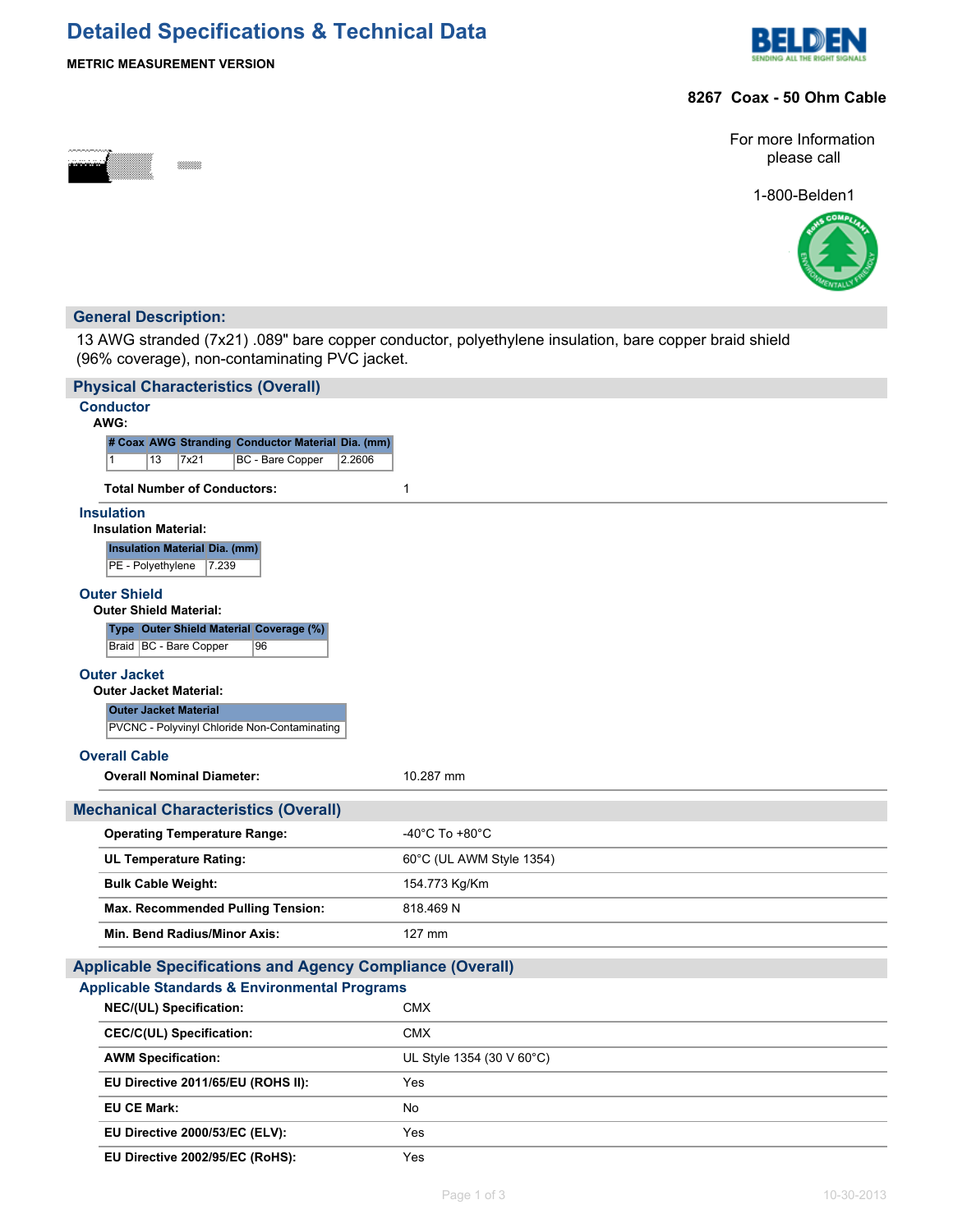# **Detailed Specifications & Technical Data**

**METRIC MEASUREMENT VERSION**



## **8267 Coax - 50 Ohm Cable**

| EU RoHS Compliance Date (mm/dd/yyyy): | 10/01/2005              |  |  |
|---------------------------------------|-------------------------|--|--|
| EU Directive 2002/96/EC (WEEE):       | Yes                     |  |  |
| EU Directive 2003/11/EC (BFR):        | Yes                     |  |  |
| CA Prop 65 (CJ for Wire & Cable):     | Yes                     |  |  |
| MII Order #39 (China RoHS):           | Yes                     |  |  |
| <b>Military Specification:</b>        | MIL-C-17, M17/163-00001 |  |  |
| <b>RG Type:</b>                       | 213/U                   |  |  |
| <b>Flame Test</b>                     |                         |  |  |
| <b>UL Flame Test:</b>                 | $VW-1$                  |  |  |
| Plenum/Non-Plenum                     |                         |  |  |
| Plenum (Y/N):                         | No                      |  |  |
|                                       |                         |  |  |

## **Electrical Characteristics (Overall)**

**Nom. Characteristic Impedance:**



50

### **Nom. Inductance:**

**Inductance (µH/m)**

0.252637

**Nom. Capacitance Conductor to Shield:**

**Capacitance (pF/m)**

101.055

**Nominal Velocity of Propagation:**



**Nominal Delay:**

**Delay (ns/m)** 5.05274

**Nom. Conductor DC Resistance:**

#### **DCR @ 20°C (Ohm/km)**

5.5777

**Nominal Outer Shield DC Resistance:**

**DCR @ 20°C (Ohm/km)**

3.9372

**Nom. Attenuation:**

### **Freq. (MHz) Attenuation (dB/100m)**

| 1    | 0.88587 |
|------|---------|
| 10   | 1.80455 |
| 50   | 4.2653  |
| 100  | 6.2339  |
| 200  | 8.8587  |
| 400  | 134521  |
| 700  | 21.3265 |
| 900  | 24.9356 |
| 1000 | 26 248  |
| 4000 | 70.5415 |
|      |         |

#### **Max. Power Rating:**

| Freq. (MHz) Rating (W) |      |
|------------------------|------|
|                        | 7950 |
| 10                     | 2761 |
| 50                     | 1122 |
| 100                    | 748  |